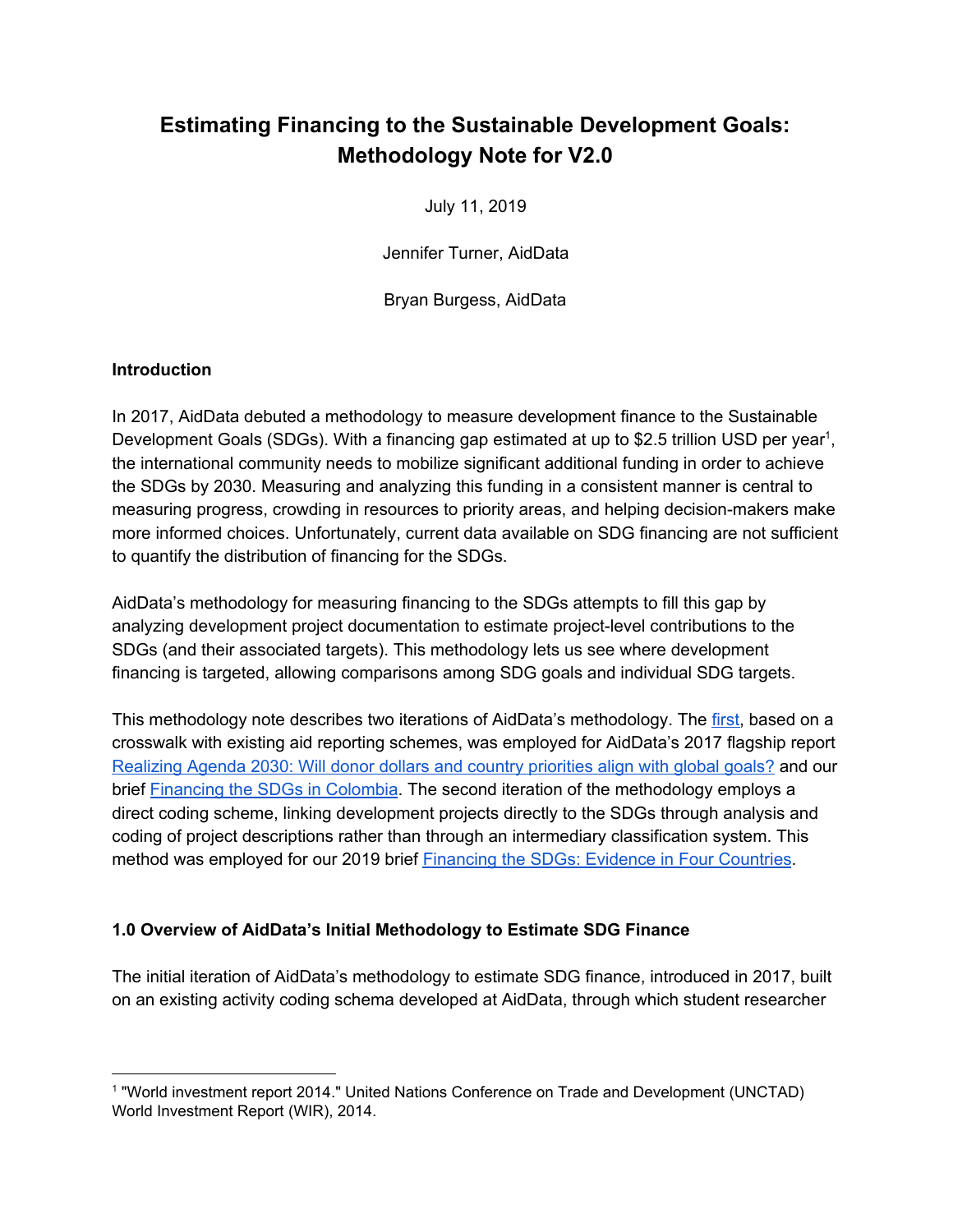assistants assigned codes based on a project's activities.<sup>2</sup> Research assistants had previously assigned activities and purposes to over 800,000 project descriptions in AidData's core research release (v3.0).

This methodology involved three critical steps:

- 1. Creating a mapping between activity codes and SDG targets.
- 2. Splitting project values equally across designated activities. Although projects have different distributions of dollar amounts across activities in practice, there is unfortunately no reliable way to infer this given existing data sources.
- 3. Splitting activity amounts across linked SDG targets. As an activity may be linked to multiple targets, we weighted an activity's contribution to the SDGs proportional to the number of SDG targets that appeared in the mapping between that activity and the targets. For example, if activity A is linked to SDG targets 1.1,1.2, and 3.1, we say that 2/3 of activity A contributed to SDG 1 and 1/3 to SDG 3.

At the time this exercise was undertaken, approximately 58% of projects in AidData's core research release had been activity coded. Most remaining projects without activity codes had purpose codes derived from the OECD CRS database, which are less granular than activity codes. Where only purpose codes were available, we estimated the weights to each goal as the proportion of times that the goal appears for any activity under a given purpose code out of the total "goal appearances" for a purpose code. Finally, we scaled these weights with a proportional measure that indicates the ratio of activities that are linked to at least one SDG to the total number of SDGs under a purpose code.

For a more detailed description of this version of the methodology, please see our research note found at

http://aiddata.org/publications/estimating-baseline-aid-to-the-sustainable-development-goals.

# **1.1 Challenges and Weaknesses of the Crosswalk Methodology**

The exercise of developing a mapping between existing aid categorization schemes (in this case, AidData activity codes) and SDG targets highlighted a number of limitations and challenges in measuring financing to the SDGs. In some cases, donor practices limit our ability to accurately estimate project-level financing. Donors do not always give aid in ways that map well to SDG targets, and they do not always provide thorough or detailed descriptions that allow for identifying specific project activities or objectives. The interrelated nature of the SDGs themselves can also make it difficult to delineate financing by discrete SDG goals and targets.

<sup>&</sup>lt;sup>2</sup> Activity codes are based on the OECD's Creditor Reporting System (CRS) sector and purpose codes, but go one step deeper, providing a more disaggregated breakdown of development activities that are relevant to each CRS code.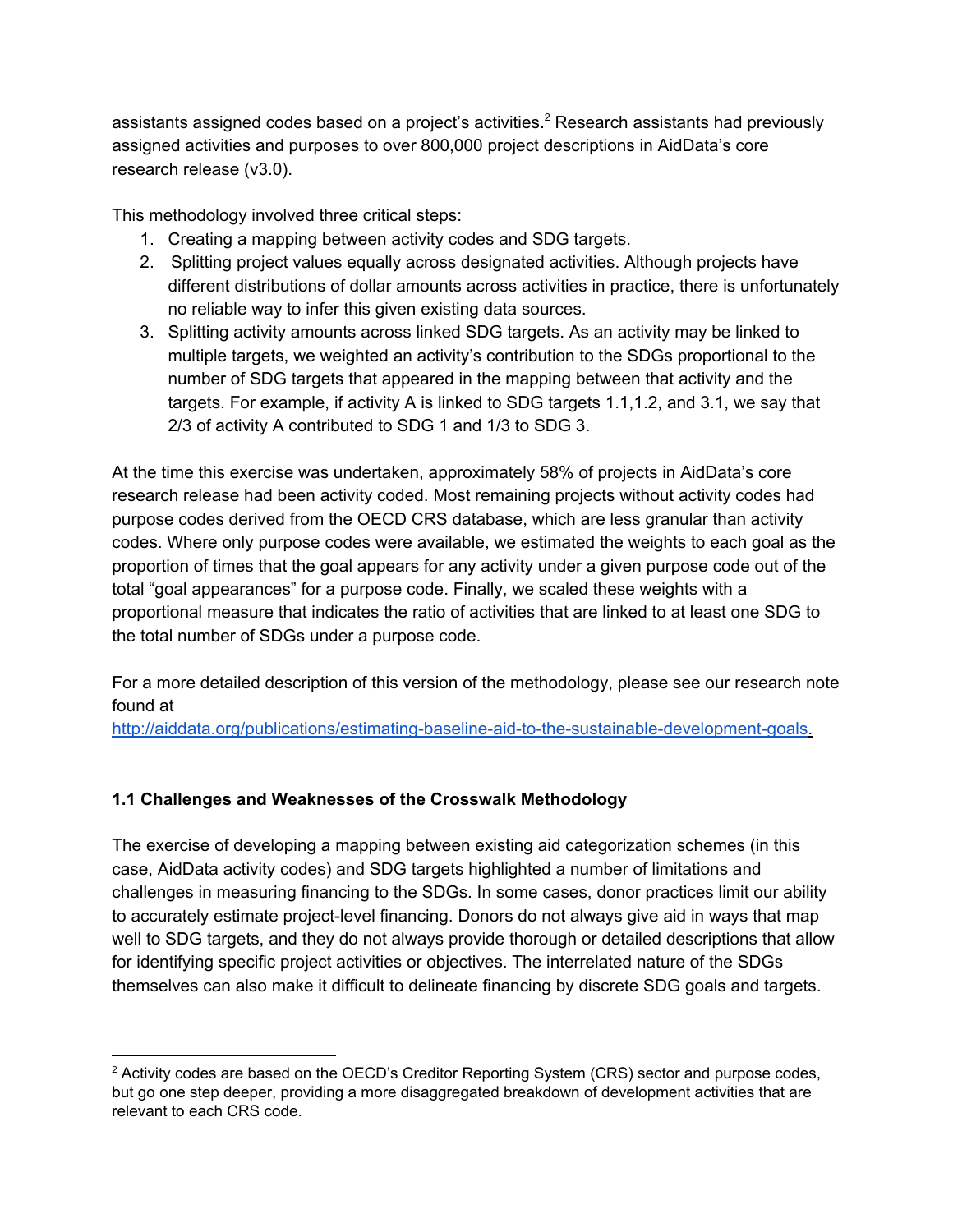In other cases, there is a more distinct mismatch between existing aid categorization schemes and SDG targets that likely results in an under- or over-counting of financing to certain goals. Existing categorization schemes were largely developed before the adoption of the SDGs and were not designed to track financing to specific SDGs. For example, AidData's activity coding scheme, though more granular than alternative aid coding schemes, is more reliable at tracking financing to certain goals, such as SDG3 (health) and SDG4 (education), for which activity codes map more neatly to SDG targets. Similar limitations were found when trying to map SDG targets directly to OECD CRS purpose and sector codes.

Because of this lack of alignment, little funding was identified for certain SDGs, particularly those focused on sustainability and the environment (SDGs 12, 13, 14, and 15). While this may reflect lower donor priorities given to the environment during the MDG era, $3$  it is also likely due to a mismatch between activity codes and the resulting inability to link these projects to SDG targets. For example, the SDGs lay out a very specific set of environmental targets under distinct goals related to climate change, oceans, and land ecosystems, while AidData's activity coding scheme groups many of these projects together under categories such as "General environmental protection." Since this category is too broad to be linked to any specific SDG, projects that were assigned this activity code are not counted as contributing to specific SDGs. For example, a project on preserving marine ecosystems is not counted as contributing to SDG14 even though there is an SDG target directly related to that activity (Target 14.2) because the only relevant activity code is "general environmental protection," which is too vague to be linked to SDG14.

# **Section 2: Overview of AidData's New Direct Coding Methodology**

Due to the limitations identified in using existing aid coding schemes to crosswalk financing to the SDGs, AidData developed a second iteration of the methodology through which trained student researcher assistants manually assign SDG target codes directly to projects. This section describes how AidData developed this updated methodology and details the process involved in producing SDG coded data.

# **2.1 Development of Direct Coding Methodology**

# 2.1.1 Development of SDG codebook

In developing the direct coding methodology, AidData created a codebook with summaries, keywords, and examples of projects considered relevant to each of the 169 SDG targets. We then added codes for each SDG goal to capture projects that were relevant to an SDG but did not provide enough information to link to a specific target. For example, a project supporting health policy that provides no additional information on a specific disease or area of focus is

<sup>&</sup>lt;sup>3</sup> This version of the methodology analyzed data from 2000-2013.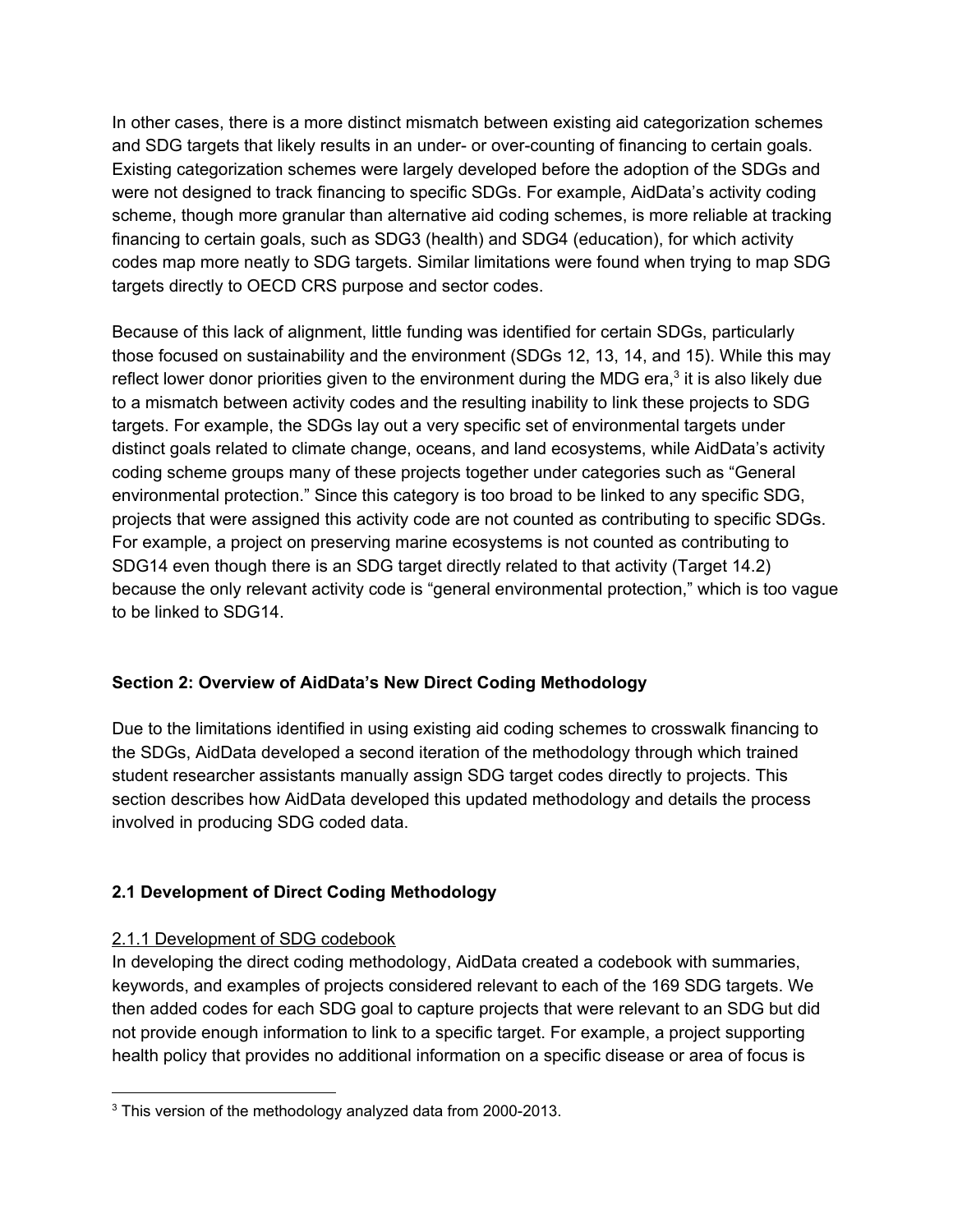coded directly to SDG3 rather than to an SDG3 target, meaning that the funding will be counted towards SDG3 but not to any specific target under SDG3.

## 2.1.2 Exclusion of certain SDG targets from coding

Over the course of developing and testing the codebook, we chose to exclude several of the 169 targets from coding, as not all SDG targets were considered relevant for the purpose of measuring financing. Furthermore, the existence of overlapping or vague targets created confusion among coders, leading to lower accuracy coding. While these targets were excluded from this exercise, they could be reintroduced at a later point if considered relevant or codable in different contexts or with different sources of data.

SDG targets were excluded for several reasons, each of which made it difficult to link discrete project descriptions or activities to country-specific funding for individual SDG goals/targets:

- 1. The target focuses on the development of policy or legislation to help achieve other SDG targets (thus, funding for the project is captured under another SDG target).
- 2. The target promotes action through global strategies or international institutions or via partner countries' support to developing countries.
- 3. The same activity links to more than one target under the same goal (e.g. two forestry targets on goal 15)
- 4. Discrete funding cannot be identified for the target due to its underlying purpose or target population (e.g. target 1.1 was excluded because of the inability to differentiate funding to reduce poverty among the most poor as compared to reducing poverty in general (target 1.2).

See Appendix A for a full list of excluded targets.

# 2.1.3 Coding multiple targets to one project or activity

Development projects can be coded to one or more SDG targets. There are two reasons that a project can receive multiple SDG codes. First, a project may include multiple, discrete activities. For example, a project that involves donating both medicine and school supplies would be coded to relevant targets under both SDG3 (Health) and SDG4 (Education).

Secondly as many SDGs are interconnected, some projects are considered relevant to multiple SDG goals, and thus a single type of project or activity is coded to multiple goals. For example, targets focusing on reproductive health appear under both SDG3 (Health) and SDG5 (Gender). Projects focusing on reproductive health are thus systematically co-coded to both relevant targets. Similarly, projects to build specific forms of infrastructure are systematically coded to both the sector (e.g. SDG7 (Energy) for the construction of a power plant) and to the SDG9 (Infrastructure) target.

See Appendix B for a list of frequently co-coded targets.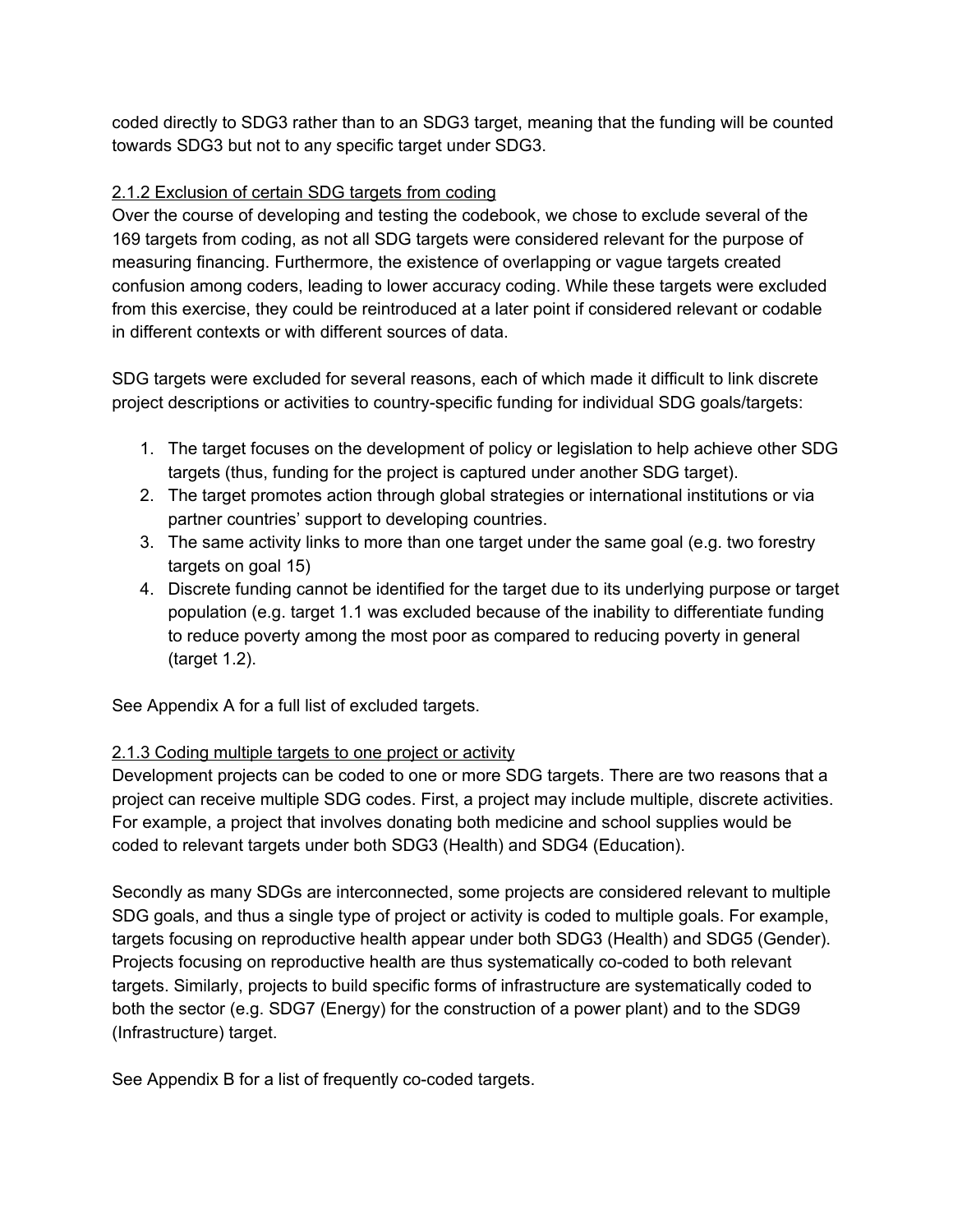## 2.1.4 Development projects that cannot be linked to any SDG goal or target

If projects do not include sufficient information to be coded to any SDG goal/target, or if the project description/activities are not considered relevant to any specific SDG goal/target, they are marked as unable to be coded and their financing is excluded from SDG financing totals.

Additionally, for datasets with existing categorization schemes, we can crosswalk these categories with SDG targets to code projects that lack sufficient information to be coded via their text fields during the manual coding round. While this method is less reliable than direct coding, it is a second-best alternative for cases where project documentation is lacking but alternative classification schemes exist. For the coding exercise described in this paper, we used a crosswalk with OECD purpose codes to assign SDG codes to the OECD CRS projects that were marked uncodeable during the initial round of coding.

## **2.2 Direct Coding Process and Guidelines**

After developing the methodology and codebook, student researchers were trained to read and assess development project descriptions, assigning SDG codes based on the content of their text fields and their relevance to SDG targets as defined in the codebook. Each project is independently coded by two research assistants, and projects that do not receive the same code(s) are arbitrated by either a senior research assistant or AidData staff.

Quality control is carried out at various points in the coding process. Coding and arbitration is reviewed by senior research assistants or AidData staff to ensure consistency with coding guidelines. A final round of quality assurance is also carried out on a sample of projects before analysis or publication of data.

#### 2.2.1 Coding Guidelines

In addition to the codebook, the following coding guidelines informed coding decisions:

Code to the most immediate link between project activities and SDG targets. Research assistants assign SDG target codes to each project based on the most immediate link between described project activities and SDG targets. For example, a project described as targeting economic growth by increasing youth employment via vocational training would be coded to Target 4.4, focusing on job skills, because that is the most direct link that can be identified from the project documentation. While increasing employment and economic growth are desired outcomes of increased vocational training, we cannot assume that they will be achieved through this project. By limiting coding to the most direct identified linkages wherever possible, we give researchers the ability to adjust assumptions about spillovers and secondary outcomes when they use the data.

Code to the most specific activity mentioned. Many project descriptions include different levels of information that could be relevant to a variety of different SDG targets. Coders are instructed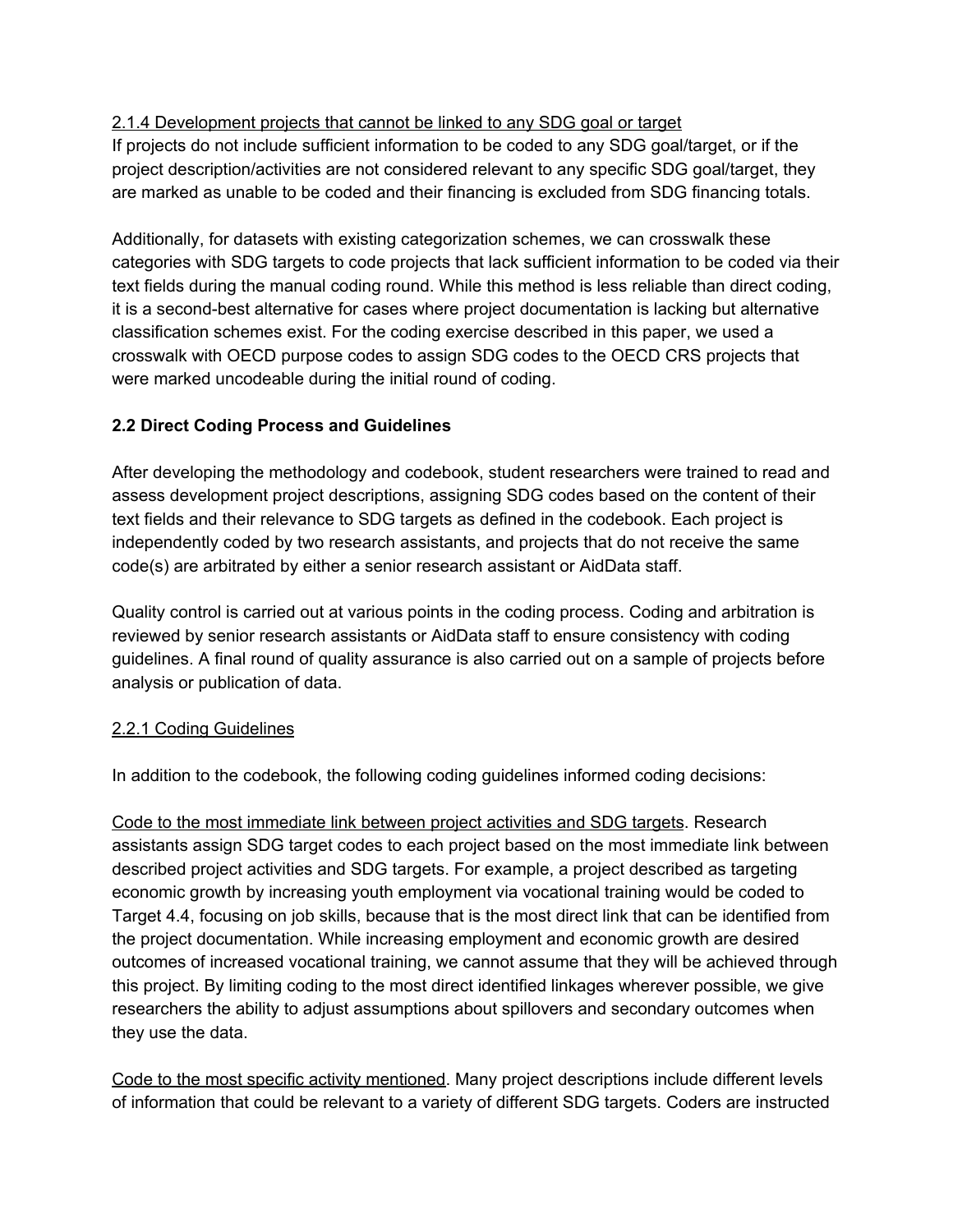to identify and code to the most specific project components rather than general project objectives. For example, if one field of the project's documentation mentions "improved health" and another describes "improved maternal and child health", only the most specific activity/objective should be coded - maternal and child health. Similarly, if a project is described as supporting economic growth in general but also describes the project's activities as "providing loans to small and medium enterprises (SMEs)", only the more specific of these two descriptions (support to SMEs) should be coded.

Code to all significant project components. For projects that include a large number of discrete activities, all significant relevant targets should be coded. However, if a project includes a large scale activity and a much smaller component whose funding would be trivial in comparison to the main activity, the smaller component can be excluded from coding. For example, a project to construct a hydroelectric dam that also provides school supplies for a local primary school should only be coded for the dam so as to not imply that an equivalent portion of funding went to both the dam and to education. While specific funding breakdowns are not generally available for projects' subcomponents, research assistants are encouraged to code all elements that are estimated to make up at least an estimated 25% of a project's funding.

## **Section 3: Direct Coding Methodology Decisions and Difficulties**

Over the course of developing the two versions of this methodology, we encountered a number of challenges. This section outlines the difficulties we encountered and decisions we made in addressing them.

3.1 Requiring Activities to be "Sustainable." SDG target language often makes specific reference to sustainability. We generally do not require that activities have an explicit sustainability focus if sustainability is not a component of indicators linked to the target. For example, Target 2.4 seeks to increase both sustainable and productive agriculture. We link a number of agricultural activities to this target if they have either a production or sustainability component. Similarly, Target 8.9 describes "sustainable" tourism, but we code all activities promoting increased tourism to this target as the linked indicators focus on the economic components of tourism rather than sustainability.

Conversely, SDG targets linked to sustainability-focused indicators require a sustainability component. Target 12.7 seeks to "Promote public procurement practices that are sustainable, in accordance with national policies and priorities." To link an activity to Target 12.7, it must explicitly promote sustainable practices, whereas more general public procurement support is only eligible to receive a code for governance support.

3.2 Indicators as a Clue for Target Intent. More generally, in cases where the wording of SDG targets is vague, we looked to the SDG indicators to get a better sense of the priority of the target. For example, Target 9.3 aims to "Increase the access of small-scale industrial and other enterprises, in particular in developing countries, to financial services, including affordable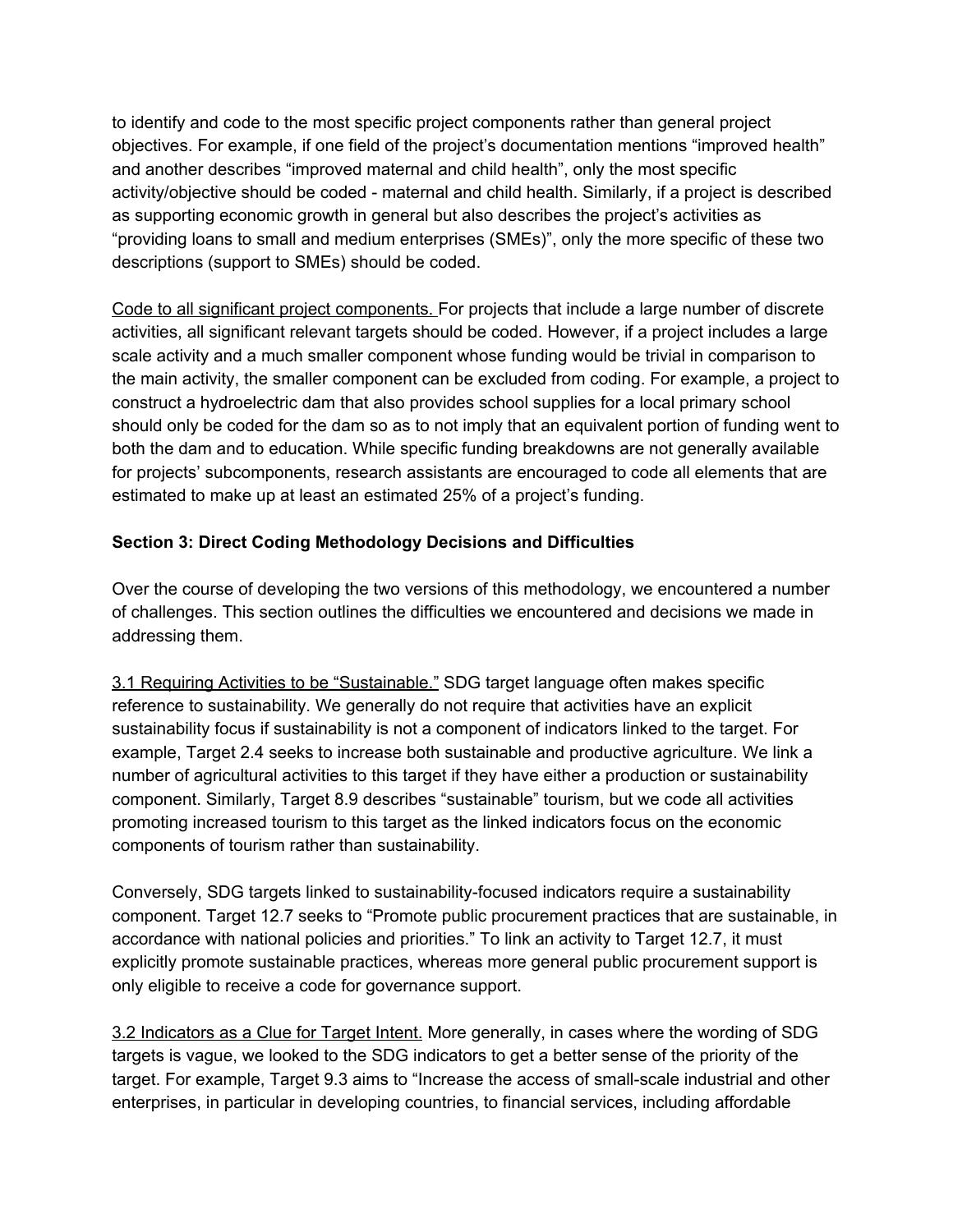credit, and their integration into value chains and markets." From the text of the target alone, it is unclear whether the aim is limited to "small-scale" enterprises. The indicators for this target make clear that "small-scale" is, in fact, an essential part of the target.

3.3 Budget Support. Given research that suggests recipient governments often do not put budget support to use in ways that promote development goals and the fact that it is impossible to know in advance how recipients will use budget support, we do not directly link generalized budget or administrative support to any SDG. However, for grants that support specific, sectorally-focused line ministries (health, education), or offices directly related to an SDG target (national statistics offices), we code these projects to the relevant SDG targets.

3.4 Humanitarian Aid. The initial version of AidData's methodology to measure financing to the SDGs systematically excluded humanitarian-focused funding. This was consistent with OECD reporting standards, which track humanitarian assistance separately from other forms of official development assistance.

However, given the increasing long-term and development-oriented focus of many humanitarian activities, as well as the expressed goal to include all people in achieving the SDGs, we do not believe it makes sense to exclude such activities if they are linked to specific SDG objectives. As such, humanitarian and emergency-response projects are coded if they have a clear link to specific SDG targets (e.g. emergency food aid or health and education facilities at a refugee camp). Projects that describe general emergency response, without specifics as to what activities are being funded, are not coded, nor are projects that include SDG-relevant activities as only a small portion of a larger project that cannot be linked to the SDGs.

3.5 Connection to Recipient Country. In some cases, we do not code a project when it is not clear that the activity benefits the target/goal in the recipient country in question. For example, building fertilizer plants may produce fertilizer that is used in the recipient country or produce fertilizer that the recipient country then exports. For this reason, we link this activity to Target 9.2 for industrial development but not to any targets pertaining to agricultural productivity.

#### **Section 4: Further Issues for Analysis and Next Steps**

Several issues identified while attempting to measure financing to the SDGs remain challenges, limiting the accuracy and comprehensiveness of data on SDG financing. In this section, we detail some of these challenges and further steps we are undertaking to measure financing to the SDGs.

#### **4.1 Outstanding Challenges in Measuring Financing to the SDGs**

4.1.1 Lack of alignment between donors and the SDG agenda. We frequently encountered projects that don't explicitly align with any SDG or SDG target. Some of these projects fall under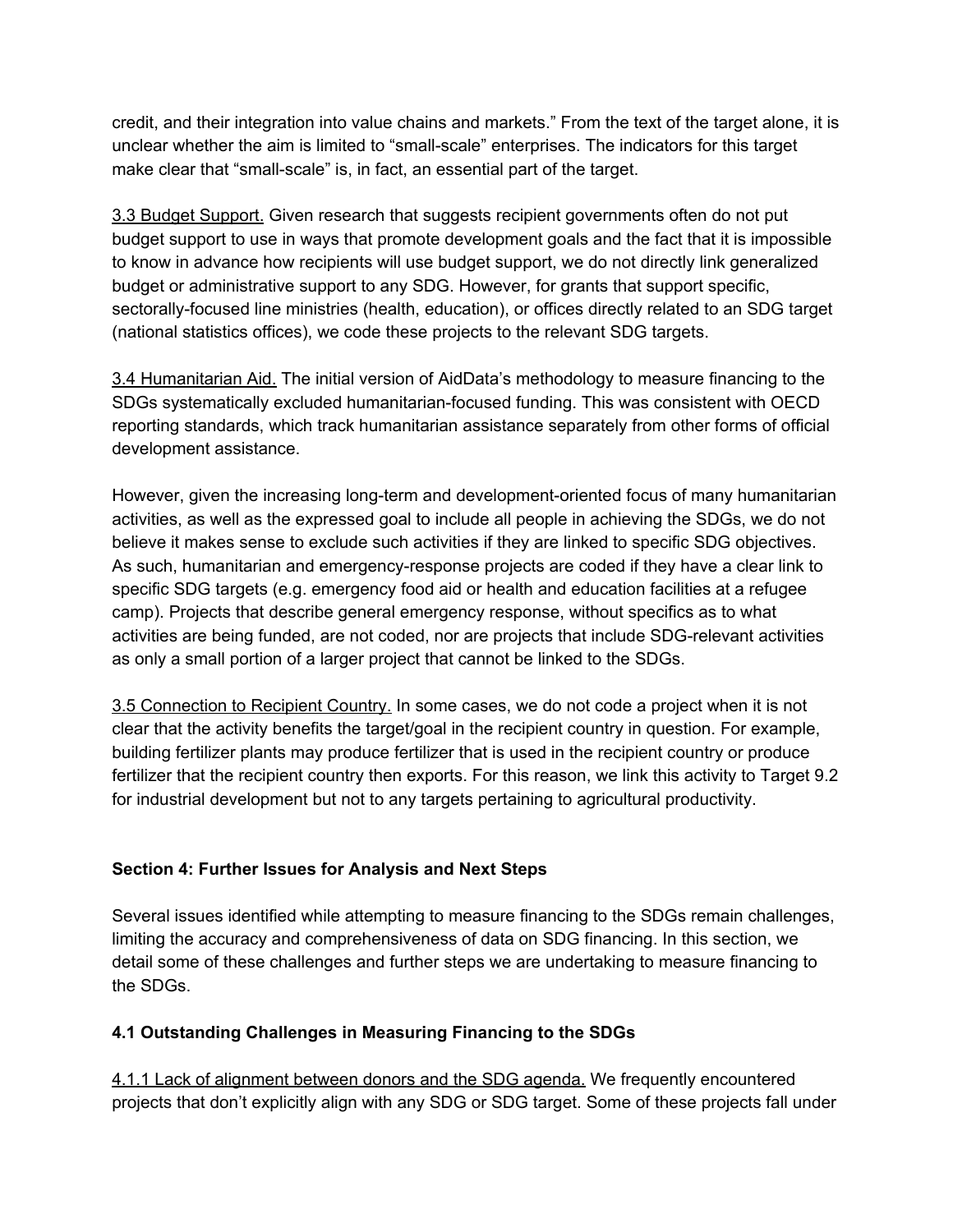categories such as monitoring and evaluation or general cooperation and cannot be coded barring a more direct link to specific SDG-relevant topics. Other projects are categorized in a way that is sector-specific but not in alignment with the SDGs. For example, rural development is a common term many donors (and the OECD) use to categorize development assistance, but these projects cannot be linked to an SDG goal or target in the absence of more detailed information on what specific activity the project is supporting (i.e. agriculture, rural infrastructure, health facilities, etc.) Conversely, projects described as urban development can be linked to SDG11 in the absence of more detailed information.

As most of the projects coded during this exercise were developed during the pre-SDG era, $4$  it remains to be seen whether post-2015 development projects are developed and described in a way that is more in alignment with the objectives and languages of the SDGs.

4.1.2 Inconsistent reporting standards and language used to describe development projects. A major limitation of this methodology is that it relies on self-reported data provided by donors. Although the OECD sets common reporting standards for the CRS data used in this coding exercise, many fields are voluntary and in practice the information provided by donors varies greatly even for mandatory fields. As a result, some variation in results between donors may reflect the ways in which they choose to describe their projects. Although some donors provide very detailed information on specific projects and activities, others rely on general categories that are more difficult to link to specific SDG targets.

4.1.3 Splitting financing for projects that are linked to multiple goals/targets. The original version of this methodology output specific financing amounts split by goal and target for each project, depending on the number of linked activities and SDG goals, with financing split evenly among all SDG targets/goals linked to a given activity. The version of the methodology described in this paper is more flexible, outputting data that includes total financing amounts at the project level as well as a list of SDG goals/targets linked to each project. Researchers using these data can split financing according to different assumptions if desired, such as splitting financing evenly among targets, allocating the full value to all targets associated with a project, or combining financing for various targets that the researcher believes may contribute to a particular goal or target.

For the purposes of our initial analysis using the data derived from this methodology (see *Financing the SDGs: Evidence in Four Countries*), we split funding evenly among all SDG goals/targets linked to a project, consistent with our previous research on SDG financing.

#### **4.2 Next Steps for Measuring SDG Finance**

<sup>4</sup> The most recent data that had been coded at the time this document was draft was from 2016.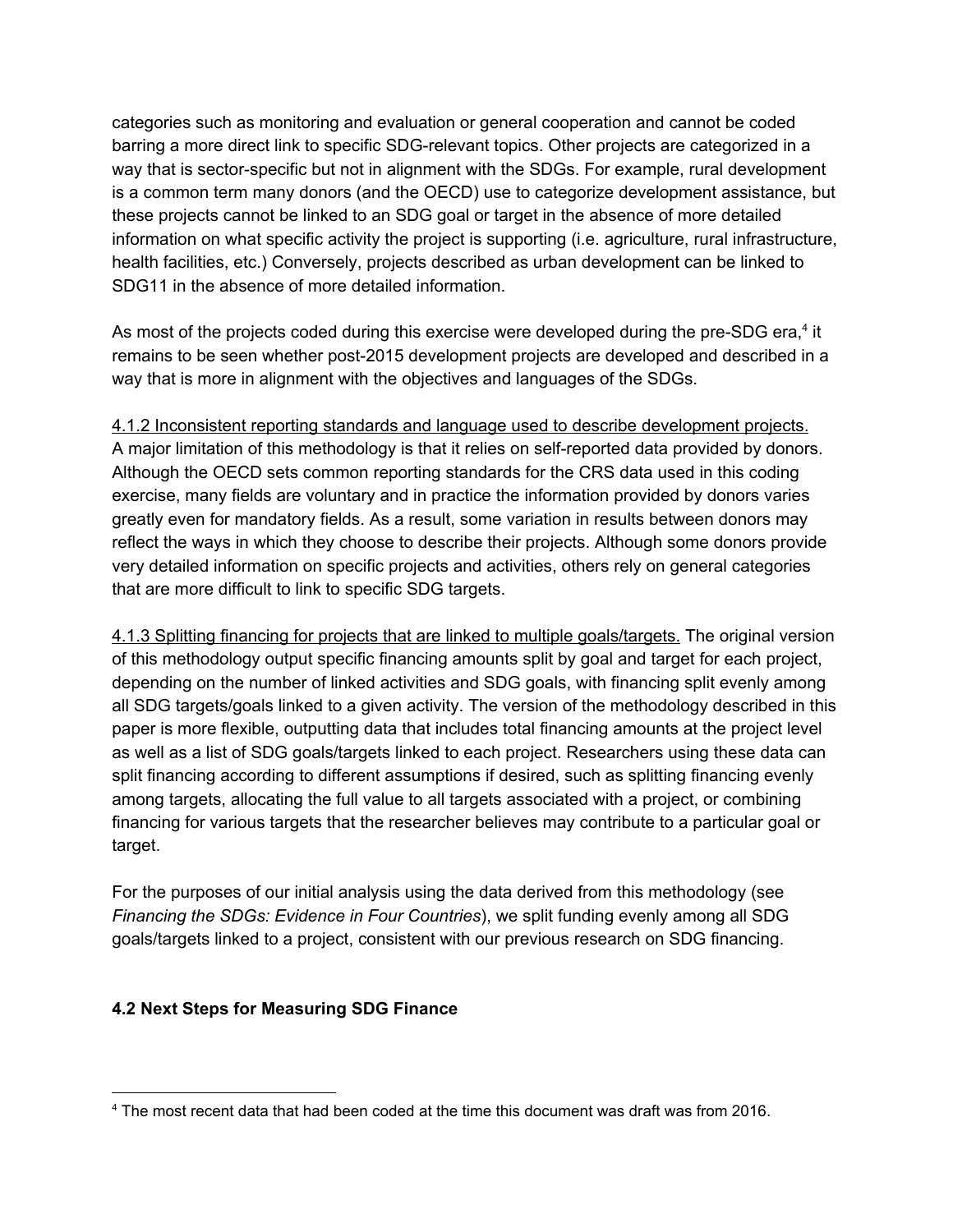Building on this methodology, we are currently exploring different opportunities to improve our ability to accurately track and measure SDG financing.

Automating coding via machine learning. Given the high level of effort required for human researchers to manually code projects, the number of projects that can be coded using this methodology is limited. As such, we are experimenting with using machine learning techniques to automate the coding process. A pilot exercise was carried out in 2018, and we are currently exploring options to build on this initial effort.

Expansion beyond OECD data. Initial trials of this methodology primarily used data from the OECD's CRS database. However, we also successfully conducted coding exercises using different sources of data, such as national budgets, aid management systems, and AidData's database of Chinese official finance. To successfully track SDG financing using this methodology, data sources need to include one or more text fields that provide information on the underlying activities or purpose of specific funding, such as a title, budget category, or description of activities funded. Beyond focusing on development assistance, this methodology can be used as a way to capture all-source financing to the SDGs from donors, domestic governments, the private sector, and other actors interested in contributing to the achievement of the SDGs.

Expansion beyond financing. While financing is a key component to the achievement of the SDGs, this methodology can also be used to align broader development strategies, planning, and monitoring with the SDGs. In 2017, AidData worked with Rwanda's national statistics office to link their development planning indicators to the SDGs, and we are currently pursuing further opportunities to work with countries to more effectively integrate the SDGs within existing national planning processes.

#### **Appendix A: Excluded SDG Targets**

This table lists SDG targets excluded from the current version of the methodology. For more details on why some SDG targets were not included in this version of the methodology, see section 2.1.2.

Reasons for Exclusion:

(1) The target focuses on the development of policy or legislation to help achieve other SDG targets.

(2) The target promotes action through global strategies or international institutions or via partner countries' support to developing countries.

(3) Multiple, overlapping targets under same goal.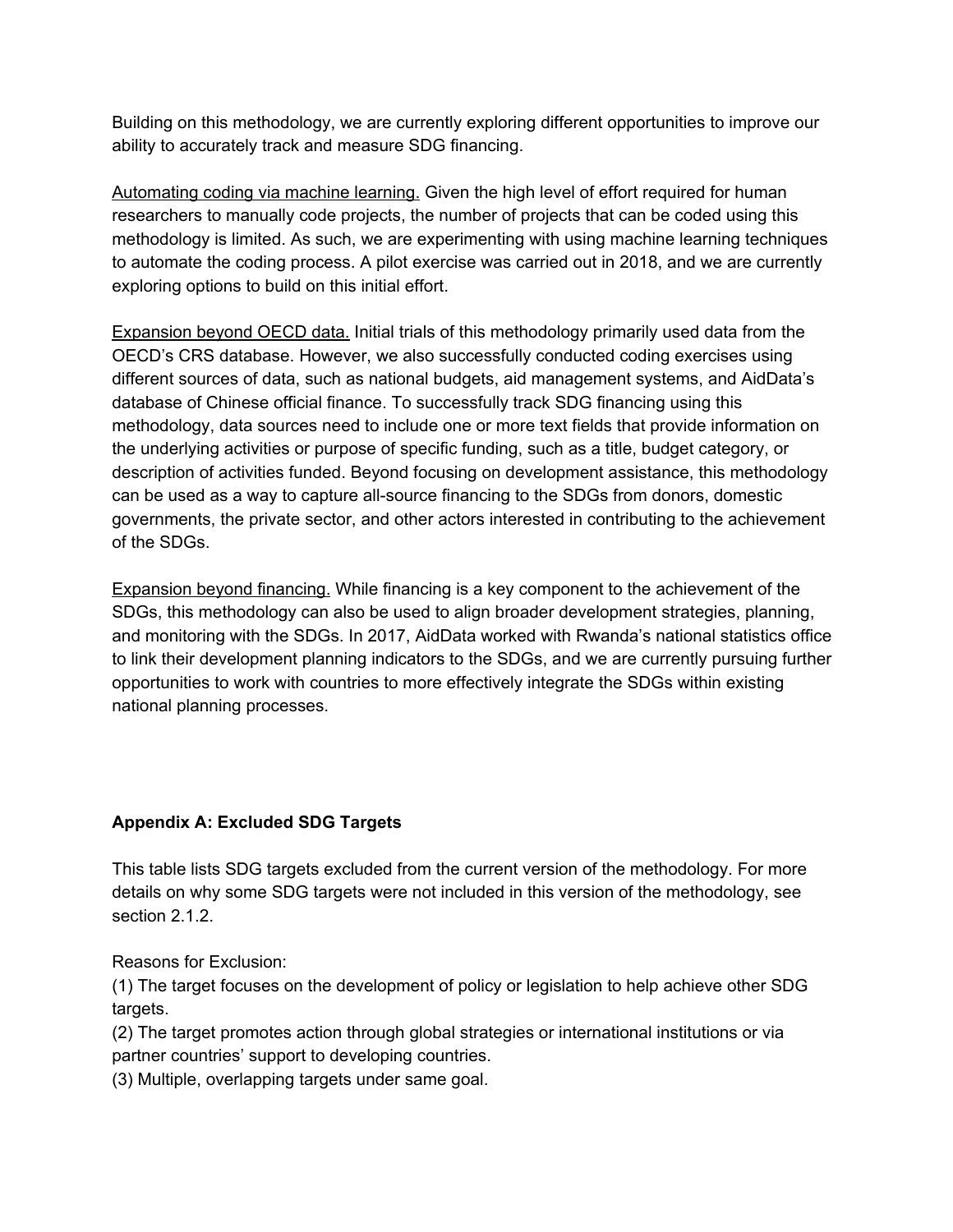(4) Discrete funding cannot be identified for the target due to its underlying purpose or target population.

| Goal/Target                                                                                                                                                                                                                                                                                                                                 | Reason(s) for<br>exclusion |
|---------------------------------------------------------------------------------------------------------------------------------------------------------------------------------------------------------------------------------------------------------------------------------------------------------------------------------------------|----------------------------|
| 1.1 By 2030, reduce at least by half the proportion of men, women and<br>children of all ages living in poverty in all its dimensions according to national<br>definitions                                                                                                                                                                  | 4                          |
| 1.a Ensure significant mobilization of resources from a variety of sources,<br>including through enhanced development cooperation, in order to provide<br>adequate and predictable means for developing countries, in particular least<br>developed countries, to implement programmes and policies to end poverty<br>in all its dimensions | $\overline{2}$             |
| 1.b Create sound policy frameworks at the national, regional and international<br>levels, based on pro-poor and gender-sensitive development strategies, to<br>support accelerated investment in poverty eradication actions                                                                                                                | $\mathbf{1}$               |
| 5.c Adopt and strengthen sound policies and enforceable legislation for the<br>promotion of gender equality and the empowerment of all women and girls at<br>all levels                                                                                                                                                                     | $\mathbf{1}$               |
| 8.b By 2020, develop and operationalize a global strategy for youth<br>employment and implement the Global Jobs Pact of the International Labour<br>Organization                                                                                                                                                                            | $\overline{2}$             |
| 9.b Support domestic technology development,<br>research and innovation in developing countries,<br>including by ensuring a conducive policy environment<br>for, inter alia, industrial diversification and value<br>addition to commodities                                                                                                | 1                          |
| 10.1 By 2030, progressively achieve and sustain<br>income growth of the bottom 40 per cent of the<br>population at a rate higher than the national average                                                                                                                                                                                  | 4                          |
| 10.3 Ensure equal opportunity and reduce inequalities of outcome, including<br>by eliminating discriminatory laws, policies and practices and promoting<br>appropriate legislation, policies and action in this regard                                                                                                                      | 4                          |
| 10.4 Adopt policies, especially fiscal, wage and social protection policies, and<br>progressively achieve greater equality                                                                                                                                                                                                                  | 1                          |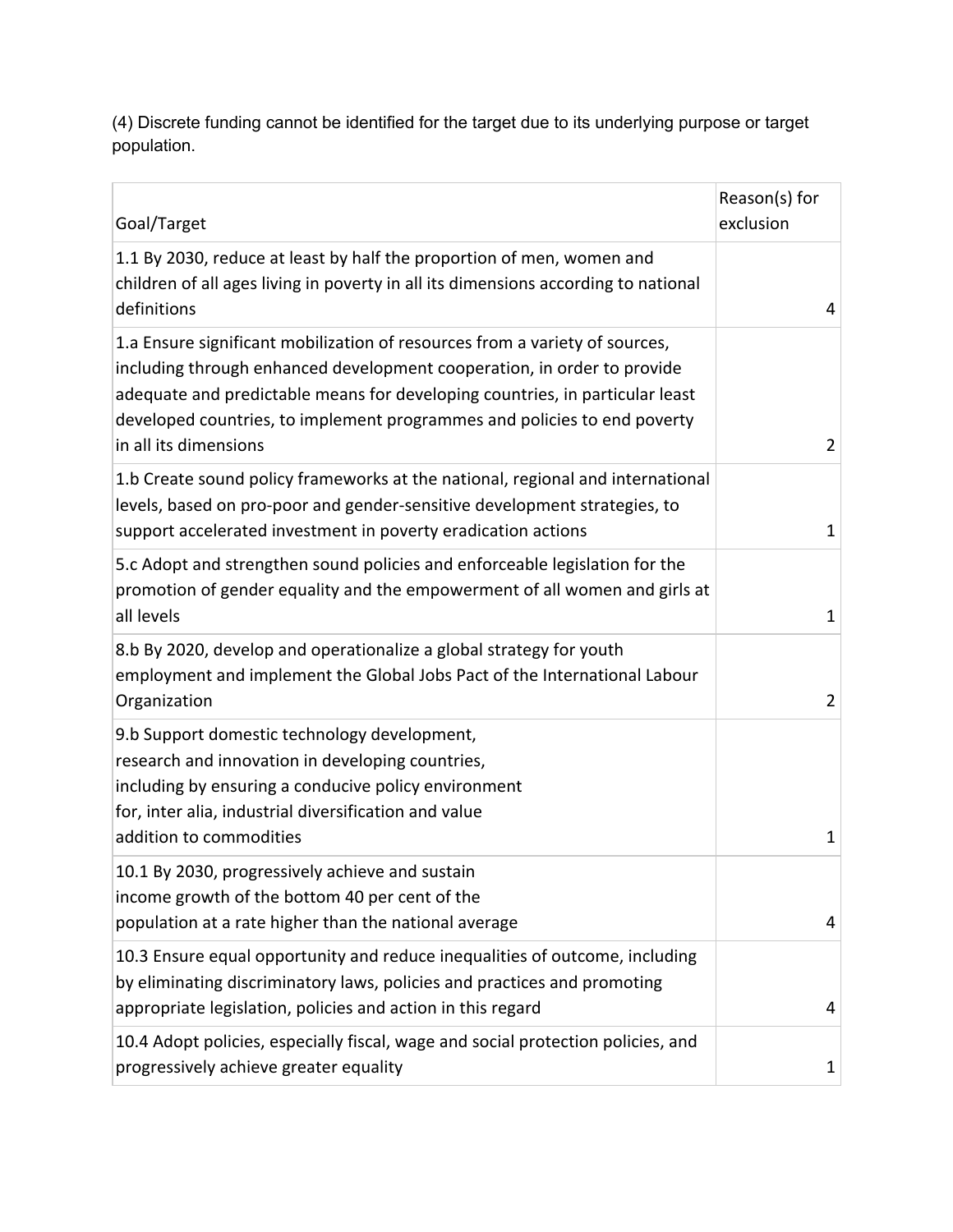| 10.6 Ensure enhanced representation and voice for developing countries in<br>decision-making in global international economic and financial institutions in<br>order to deliver more effective, credible, accountable and legitimate<br>institutions                                                                                                                                                                                                             | $\overline{2}$ |
|------------------------------------------------------------------------------------------------------------------------------------------------------------------------------------------------------------------------------------------------------------------------------------------------------------------------------------------------------------------------------------------------------------------------------------------------------------------|----------------|
| 10.a Implement the principle of special and differential treatment for<br>developing countries, in particular least developed countries, in accordance<br>with World Trade Organization agreements                                                                                                                                                                                                                                                               | $\overline{2}$ |
| 10.b Encourage official development assistance and financial flows, including<br>foreign direct investment, to States where the need is greatest, in particular<br>least developed countries, African countries, small island developing States<br>and landlocked developing countries, in accordance with their national plans<br>and programmes                                                                                                                | $\overline{2}$ |
| 11.b By 2020, substantially increase the number of cities and human<br>settlements adopting and implementing integrated policies and plans towards<br>inclusion, resource efficiency, mitigation and adaptation to climate change,<br>resilience to disasters, and develop and implement, in line with the Sendai<br>Framework for Disaster Risk Reduction 2015-2030, holistic disaster risk<br>management at all levels                                         | $\mathbf{1}$   |
| 13.2 Integrate climate change measures into national policies, strategies and<br>planning                                                                                                                                                                                                                                                                                                                                                                        | $\mathbf{1}$   |
| 13.a Implement the commitment undertaken by developed-country parties to<br>the United Nations Framework Convention on Climate Change to a goal of<br>mobilizing jointly \$100 billion annually by 2020 from all sources to address the<br>needs of developing countries in the context of meaningful mitigation actions<br>and transparency on implementation and fully operationalize the Green<br>Climate Fund through its capitalization as soon as possible | $\overline{2}$ |
| 13.b Promote mechanisms for raising capacity for effective climate<br>change-related planning and management in least developed countries and<br>small island developing States, including focusing on women, youth and local<br>and marginalized communities                                                                                                                                                                                                    | 3              |
| 14.c Enhance the conservation and sustainable use of oceans and their<br>resources by implementing international law as reflected in the United<br>Nations Convention on the Law of the Sea, which provides the legal<br>framework for the conservation and sustainable use of oceans and their<br>resources, as recalled in paragraph 158 of "The future we want"                                                                                               | 2, 4           |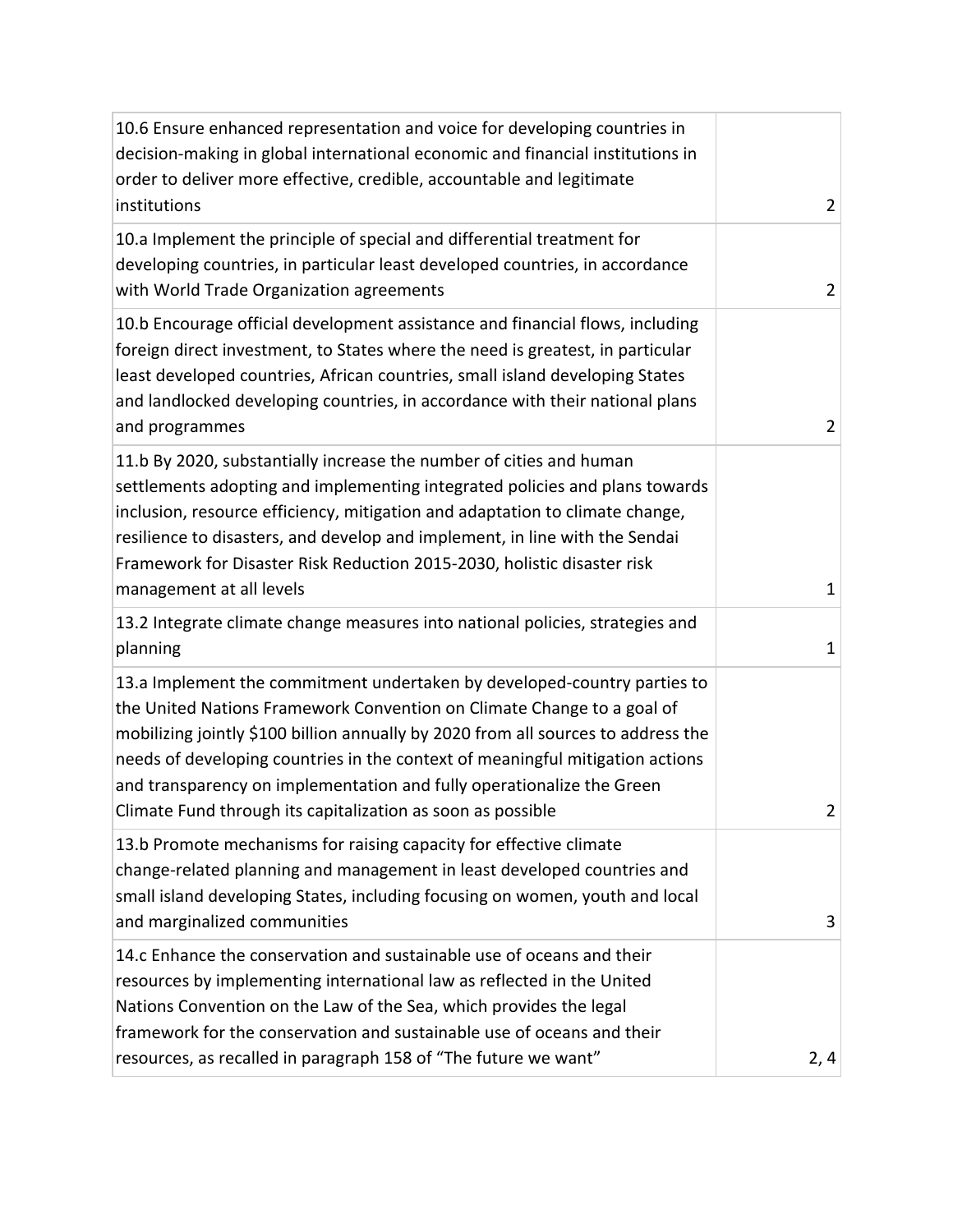| 15.9 By 2020, integrate ecosystem and biodiversity values into national and<br>local planning, development processes, poverty reduction strategies and                                                                                                                                                                                                                                                                                                                                                            |                |
|-------------------------------------------------------------------------------------------------------------------------------------------------------------------------------------------------------------------------------------------------------------------------------------------------------------------------------------------------------------------------------------------------------------------------------------------------------------------------------------------------------------------|----------------|
| accounts                                                                                                                                                                                                                                                                                                                                                                                                                                                                                                          | $\mathbf{1}$   |
| 15.a Mobilize and significantly increase financial resources from all sources to<br>conserve and sustainably use biodiversity and ecosystems                                                                                                                                                                                                                                                                                                                                                                      | 3              |
| 15.b Mobilize significant resources from all sources and at all levels to finance<br>sustainable forest management and provide adequate incentives to<br>developing countries to advance such management, including for<br>conservation and reforestation                                                                                                                                                                                                                                                         | 3              |
| 15.c Enhance global support for efforts to combat poaching and trafficking of<br>protected species, including by increasing the capacity of local communities to<br>pursue sustainable livelihood opportunities                                                                                                                                                                                                                                                                                                   | 3              |
| 16.8 Broaden and strengthen the participation of developing countries in the<br>institutions of global governance                                                                                                                                                                                                                                                                                                                                                                                                 | $\overline{2}$ |
| 16.b Promote and enforce non-discriminatory laws and policies for<br>sustainable development                                                                                                                                                                                                                                                                                                                                                                                                                      | $\mathbf{1}$   |
| 17.2 Developed countries to implement fully their official development<br>assistance commitments, including the commitment by many developed<br>countries to achieve the target of 0.7 per cent of gross national income for<br>official development assistance (ODA/GNI) to developing countries and 0.15<br>to 0.20 per cent of ODA/GNI to least developed countries; ODA providers are<br>encouraged to consider setting a target to provide at least 0.20 per cent of<br>ODA/GNI to least developed countries | 1              |
| 17.3 Mobilize additional financial resources for developing countries from<br>multiple sources                                                                                                                                                                                                                                                                                                                                                                                                                    | $\overline{2}$ |
| 17.5 Adopt and implement investment promotion<br>regimes for least developed countries                                                                                                                                                                                                                                                                                                                                                                                                                            | $\overline{2}$ |
| 17.8 Fully operationalize the technology bank and science, technology and<br>innovation capacity-building mechanism for least developed countries by<br>2017 and enhance the use of enabling technology, in particular information<br>and communications technology                                                                                                                                                                                                                                               | $\overline{2}$ |
| 17.9 Enhance international support for implementing effective and targeted<br>capacity-building in developing countries to support national plans to<br>implement all the Sustainable Development Goals, including through<br>North-South, South-South and triangular cooperation                                                                                                                                                                                                                                 | $\overline{2}$ |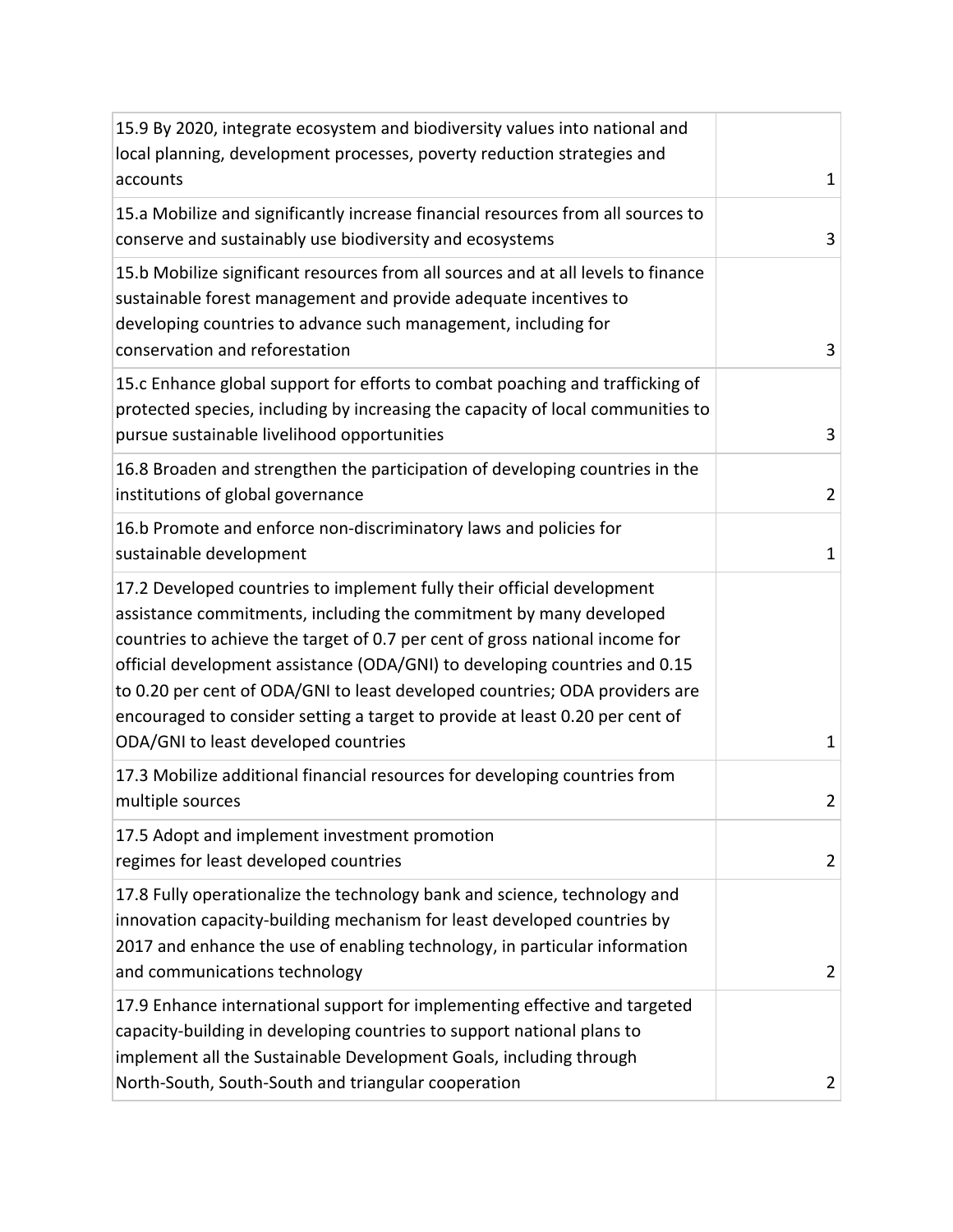| 17.11 Significantly increase the exports of developing countries, in particular<br>with a view to doubling the least developed countries' share of global exports<br>by 2020                                                                                                                                                        | 2              |
|-------------------------------------------------------------------------------------------------------------------------------------------------------------------------------------------------------------------------------------------------------------------------------------------------------------------------------------|----------------|
| 17.13 Enhance global macroeconomic stability,<br>including through policy coordination and policy<br>coherence                                                                                                                                                                                                                      | 2              |
| 17.14 Enhance policy coherence for sustainable development                                                                                                                                                                                                                                                                          | $\overline{2}$ |
| 17.15 Respect each country's policy space and leadership to establish and<br>implement policies for poverty eradication and sustainable development                                                                                                                                                                                 | 2, 4           |
| 17.16 Enhance the Global Partnership for Sustainable Development,<br>complemented by multi-stakeholder partnerships that mobilize and share<br>knowledge, expertise, technology and financial resources, to support the<br>achievement of the Sustainable Development Goals in all countries, in<br>particular developing countries | $\overline{2}$ |
| 17.17 Encourage and promote effective public, publicprivate and civil society<br>partnerships, building on the experience and resourcing strategies of<br>partnerships                                                                                                                                                              | $\overline{2}$ |

| <b>Topic</b>              | <b>SDG Targets Co-Coded</b>                                                                                                                                                                                                                                                                                                                                                                                                                                                                               |
|---------------------------|-----------------------------------------------------------------------------------------------------------------------------------------------------------------------------------------------------------------------------------------------------------------------------------------------------------------------------------------------------------------------------------------------------------------------------------------------------------------------------------------------------------|
| Maternal and Child Health | 3.1 By 2030, reduce the global maternal mortality ratio to less<br>than 70 per 100,000 live births<br>&<br>3.2 By 2030, end preventable deaths of newborns and children<br>under 5 years of age, with all countries aiming to reduce neonatal<br>mortality to at least as low as 12 per 1,000 live births and under-5<br>mortality to at least as low as 25 per 1,000 live births.                                                                                                                        |
| Reproductive Health       | 3.7 By 2030, ensure universal access to sexual and reproductive<br>health-care services, including for family planning, information<br>and education, and the integration of reproductive health into<br>national strategies and programmes<br>&<br>5.6 Ensure universal access to sexual and reproductive health<br>and reproductive rights as agreed in accordance with the<br>Programme of Action of the International Conference on<br>Population and Development and the Beijing Platform for Action |

# **Appendix B: Frequently co-coded projects**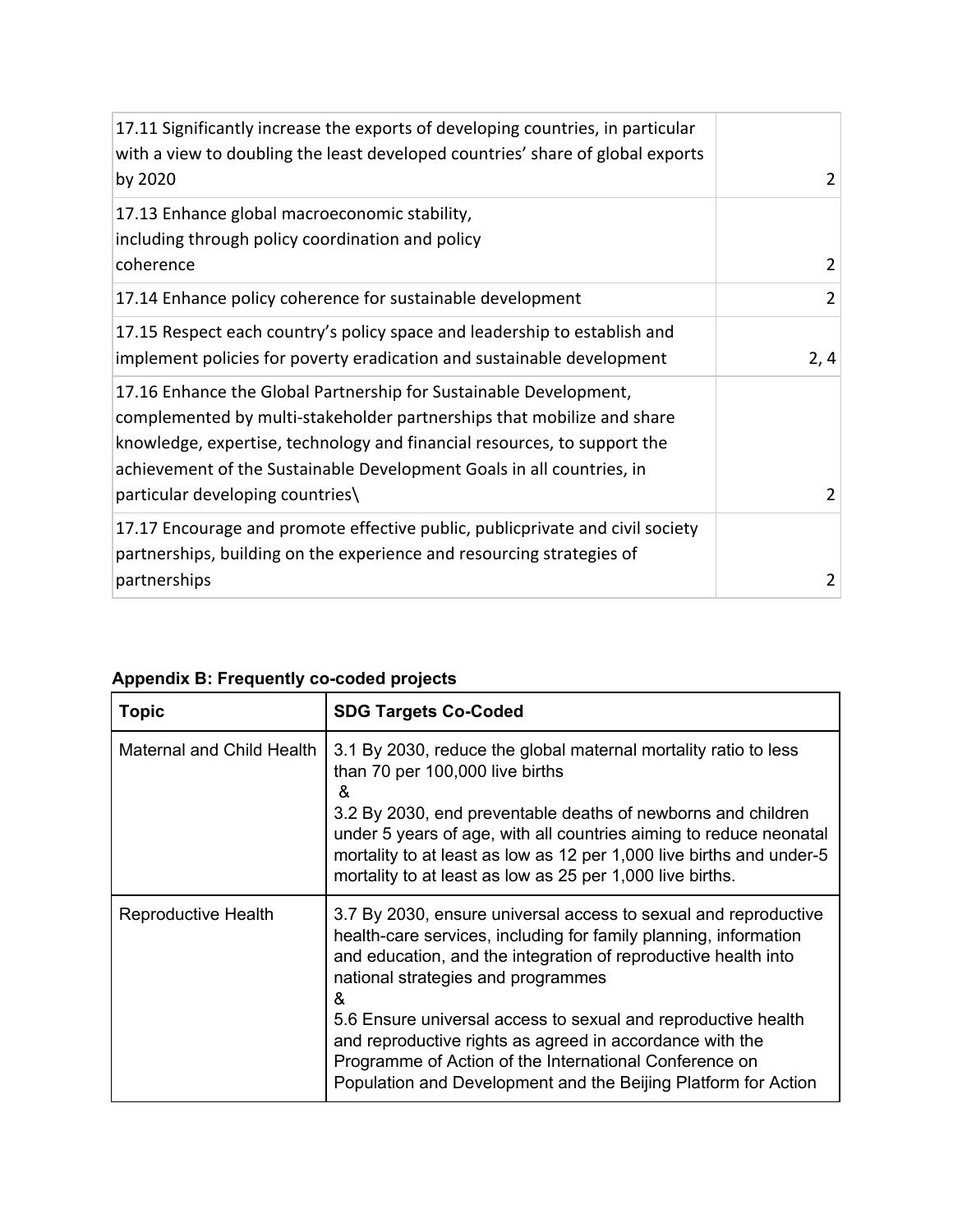|                                                        | and the outcome documents of their review conferences                                                                                                                                                                                                                                                                                                                                |
|--------------------------------------------------------|--------------------------------------------------------------------------------------------------------------------------------------------------------------------------------------------------------------------------------------------------------------------------------------------------------------------------------------------------------------------------------------|
| Child Marriage and<br><b>Female Genital Muitiation</b> | 5.3 Eliminate all harmful practices, such as child, early and forced<br>marriage and female genital mutilation<br>&                                                                                                                                                                                                                                                                  |
|                                                        | 16.2 End abuse, exploitation, trafficking and all forms of violence<br>against and torture of children                                                                                                                                                                                                                                                                               |
| Child Labor/Child<br><b>Trafficking/Child Soldiers</b> | 8.7 Take immediate and effective measures to eradicate forced<br>labour, end modern slavery and human trafficking and secure the<br>prohibition and elimination of the worst forms of child labour,<br>including recruitment and use of child soldiers, and by 2025 end<br>child labour in all its forms<br>&<br>16.2 End abuse, exploitation, trafficking and all forms of violence |
|                                                        | against and torture of children                                                                                                                                                                                                                                                                                                                                                      |
| Sustainable Tourism                                    | 8.9 By 2030, devise and implement policies to promote<br>sustainable tourism that creates jobs and promotes local culture<br>and products<br>&                                                                                                                                                                                                                                       |
|                                                        | 12.b Develop and implement tools to monitor sustainable<br>development impacts for sustainable tourism that creates jobs<br>and promotes local culture and products                                                                                                                                                                                                                  |
| <b>Disaster</b><br>reduction/mitigation                | 1.5 By 2030, build the resilience of the poor and those in<br>vulnerable situations and reduce their exposure and vulnerability<br>to climate-related extreme events and other economic, social and<br>environmental shocks and disasters<br>&                                                                                                                                       |
|                                                        | 11.5 By 2030, significantly reduce the number of deaths and the<br>number of people affected and substantially decrease the direct<br>economic losses relative to global gross domestic product<br>caused by disasters, including water-related disasters, with a<br>focus on protecting the poor and people in vulnerable situations                                                |
| Animal conservation and<br>anti-poaching               | 15.5 Take urgent and significant action to reduce the degradation<br>of natural habitats, halt the loss of biodiversity and, by 2020,<br>protect and prevent the extinction of threatened species<br>&                                                                                                                                                                               |
|                                                        | 15.7 Take urgent action to end poaching and trafficking of<br>protected species of flora and fauna and address both demand<br>and supply of illegal wildlife products                                                                                                                                                                                                                |
| Infrastructure                                         | 9.1 Develop quality, reliable, sustainable and resilient<br>infrastructure, including regional and trans-border<br>infrastructure, to support economic development and<br>human well-being, with a focus on affordable and                                                                                                                                                           |